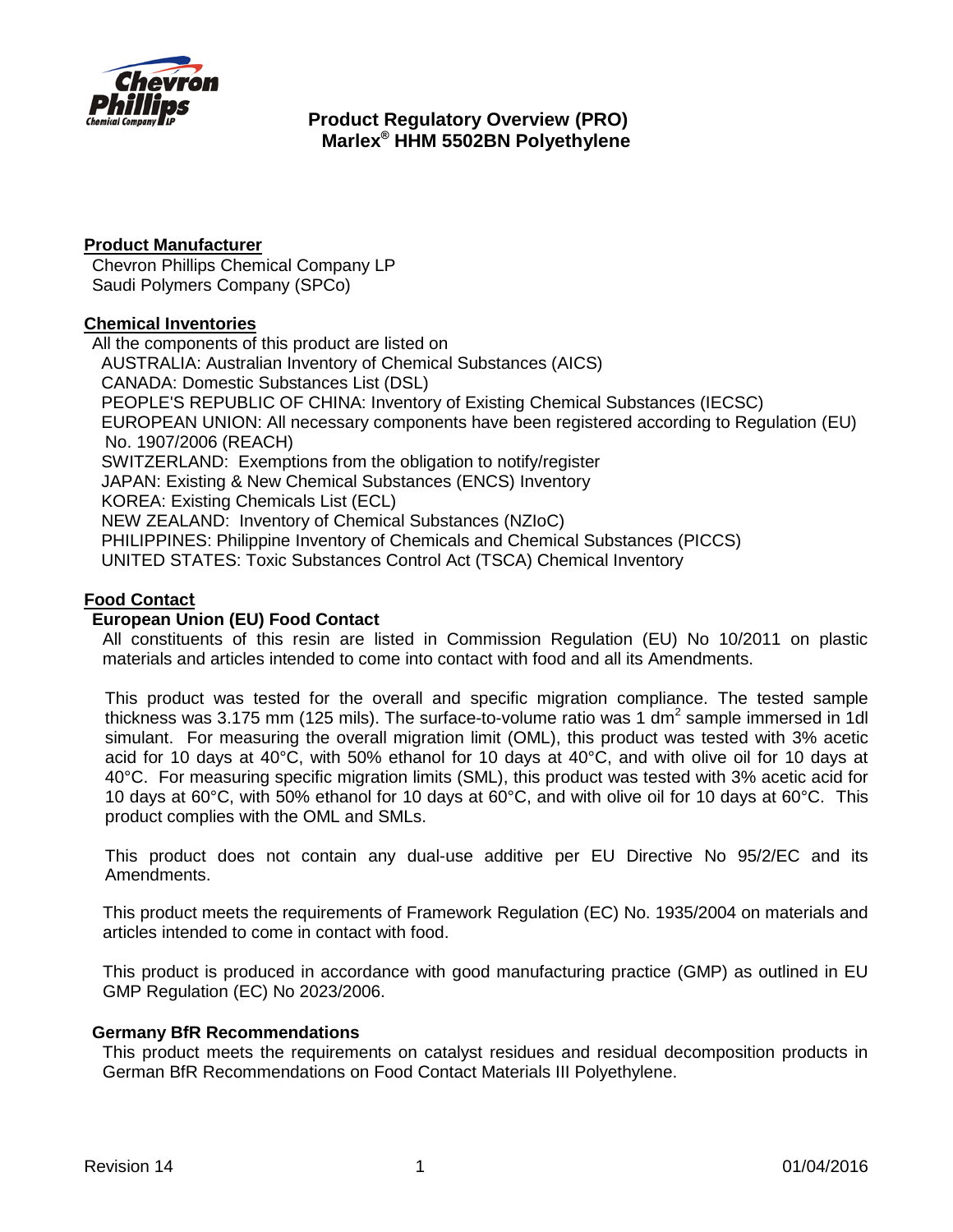

## **U.S. FDA Food Contact**

This product meets the requirements for polyolefin resins intended for food packaging applications as described in the FDA olefin polymer regulations 21 CFR 177.1520(c) 3.2a. The resin may be used in contact with all types of food as defined in Table 1, 21 CFR 176.170(c) and at use conditions B-H as defined in Table 2, 21 CFR 176.170(c).

This product is produced in accordance with good manufacturing practices (GMP) as outlined in 21 CFR 174.5.

#### **Canada Food Contact**

A "Letter of No Objection" for this product has been approved by Health Canada. This product may be used as a food-contact article such as bottle, food pail, cap, and casing under and at the temperature of 212 °F (100 °C). KS07061804

#### **Brazil Food Contact**

All constituents of this product are listed in Brazilian Legislation ANVISA Resolution No. 105 (May19th, 1999) Annex II and Annex III.

For full compliance, a total migration limit applies to the final article intended to come in contact with food. This product has not been tested for the purpose of complying with Brazilian food contact regulations.

#### **China Food Contact**

All additives of this resin are listed in GB 9685-2008 "Hygienic standards for uses of additives in food containers and packaging materials", and meet the relevant specific migration limits. There are no regulatory food type restrictions on this resin.

*It is the responsibility of the converter to verify that the finished article meets both the technical and regulatory requirements of the intended application.*

#### **U.S. Pharmacopeia (USP)**

This product meets the standards set by the United States Pharmacopoeia (USP 26), <88> Class VI Biological Test for Plastics.

This product also meets the standards set by the United States Pharmacopoeia (USP 26), <661> Containers Physicochemical Tests and Polyethylene Containers.

#### **European Pharmacopoeia (EUP)**

This product meets the requirements of European Pharmacopoeia 3.1.3. the  $8<sup>th</sup>$  edition "Polyolefines" materials used for the manufacture of containers.

This product meets the requirements of European Pharmacopoeia 3.1.5 the  $8<sup>th</sup>$  edition "Polyethylene with Additives for Containers for Parenteral Preparations and for Ophthalmic Preparations."

#### **Drug Master File (DMF)**

This product is listed in U.S. FDA Type III Drug Master File 1016. This product is listed in Health Canada Drug Master File 9389.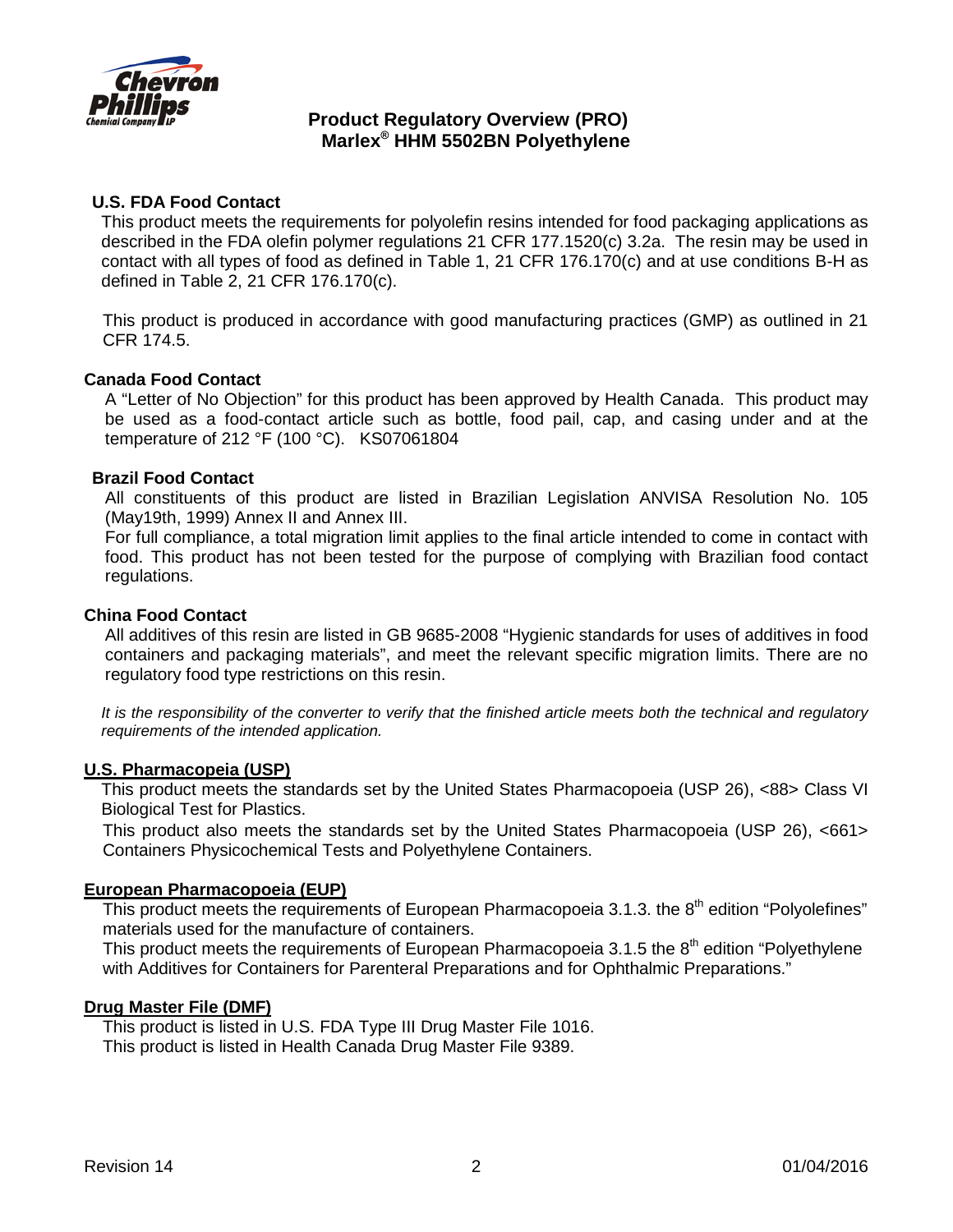

## **Regulation 1223/2009 of 2009-11-30 on Cosmetic Products**

Regulation 1223/2009 is not applicable to this product. This product is not defined in the regulation as a cosmetic product, and it does not contain any substances listed as prohibited in cosmetic products.

#### **EU Classification and Labeling**

This product is not a dangerous substance according to Regulation (EC) No 1272/2008 on classification, labelling and packaging of substances and mixtures. It is also not a hazardous substance or mixture according to EC directives 67/548/EEC or 1999/45/EC.

#### **California's [Safe Drinking Water and Toxic Enforcement Act of 1986](http://www.oehha.ca.gov/prop65/law/P65law72003.html) (Proposition 65)**

This product, as shipped, does not intentionally contain any carcinogens or reproductive toxins presently known by the State of California to cause cancer or reproductive toxicity at a level of exposure subject to the requirements of California Proposition 65.

#### **Consumer Product Safety Improvement Act of 2008 (H.R. 4040)**

This product does not contain lead and phthalates. It therefore complies with the relevant sections of the Consumer Product Safety Improvement Act of 2008 (H.R. 4040).

#### **Clean Air Act**

This product does not contain any of the following substances regulated by the Clean Air Act:

- Class I or Class II Ozone-Depleting Substances (CAA Section 602)
- Hazardous Air Pollutants (CAA Section 112)
- Accidental Release Prevention Substances (CAA Section 112(r))
- Volatile Organic Chemicals (CAA Section 111)

#### **Heavy metals, RoHS, WEEE, Waste packaging, CONEG**

No heavy metals (i.e., antimony, arsenic, barium, cadmium, chromium, lead, mercury, selenium, or silver) are purposely added to this product in quantities that would violate governmental guidelines. The summation of lead, cadmium, mercury, and hexavalent chromium in this product is less than 20 ppm. No polybrominated biphenyls (PBB), polybrominated diphenyl ethers (PBDE), Deca Brominated Diphenyl Ethers (Deca BDE), or phthalates are intentionally added to this product. This product therefore meets the relevant requirements of the following Directives or Regulations and all amendments:

- 2015/863/EU, 2011/65/EU and 2002/95/EC (RoHS)
- 2002/96/EC and 2012/19/EU (WEEE)
- 2000/53/EC (ELV)
- 94/62/EC, 2005/20/EC, and 2013/2/EU (Packaging Waste Directive)
- USA CONEG Regulation
- California Toxics in Packaging Prevention Act

#### **Toys**

This product complies with the requirements of ASTM F963 and EN 71-3 and EN71-9.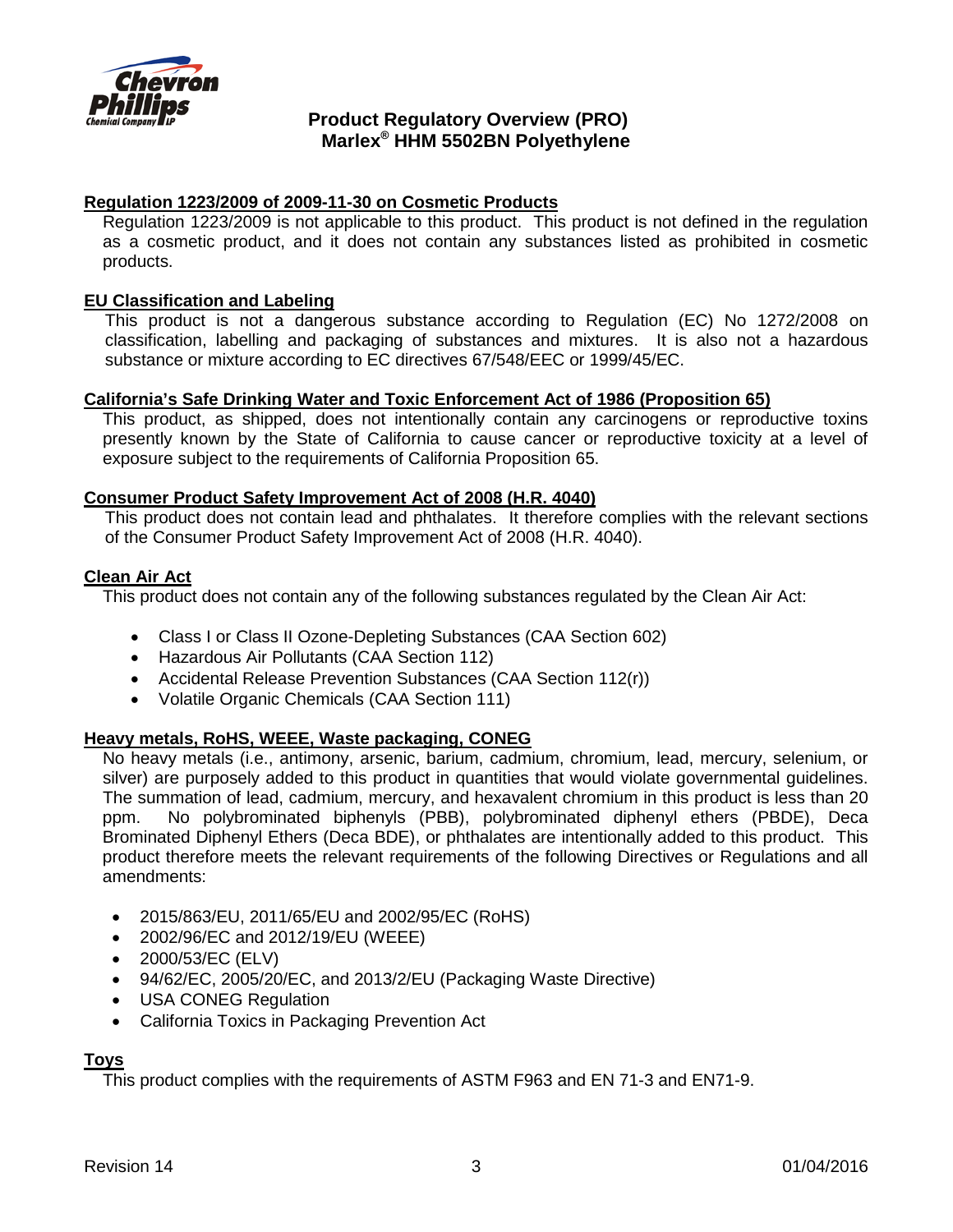

#### **Phthalates**

No phthalates, including di-(2-ethylhexyl) phthalate (DEHP), dibutyl phthalate (DBP), benzyl butyl phthalate (BBP), diisononyl phthalate (DINP), diisodecyl phthalate (DIDP), and di-n-octyl phthalate (DnOP), are intentionally added to this product. This product therefore meets the requirements of the Consumer Product Safety Improvement Act of 2008.

### **European Chemicals Agency (ECHA) Substances of Concern**

This product does not contain any Substances of Very High Concern (SVHC) as listed on the candidate list published by ECHA as of 17 December 2015. It also does not contain any substances on the REACH Annex XVII Restriction Substance list.

#### **Canadian Environmental Protection Act (CEPA) "Challenge" Substances**

This product does not contain any high priority chemical substances listed on the "Challenge" Substance Batches as issued by CEPA.

#### **Nanomaterial**

This product is not a nanomaterial.

### **Absence of Substances and Chemicals**

None of the following substances are used as additives or raw materials in the manufacture of this product:

- Acrylamide
- Alkylphenol Ethoxylates, including nonylphenol ethoxylate and octylphenol ethoxylate
- Allergens, including but not limited to those listed in EU Regulation 1169/2011, Directives 2000/13/EC, 2003/89/EC, and Section B.01.010.1 (1) of Canadian Regulation C.R.C., c. 870 such as: peanuts, tree nuts, milk, eggs, wheat gluten, soybeans, fish and shellfish
- Aromatic amines
- Asbestos
- Azo compounds
- Biocides
- Bisphenol compounds, including but not limited to: BPA, BPB, BPC, BPE, BPF, BPS, and BPZ
- Brominated or halogenated flame retardants
- Butylated Hydroxytoluene (BHT) and Butylated Hydroxyanisole (BHA)
- Chlorofluorocarbons (CFC), hydrochlorofluorocarbons (HCFC), hydrofluorocarbons (HFC)
- Chlorinated paraffins
- Colorants or pigments
- Conflict minerals, including Columbite-Tantalite, Cassiterite, Gold, or Wolframite
- Cyanuric acid
- Di(ethylhexyl) adipate (DEHA), diethyl hydroxyl amine (DEHA), or di(ethylhexyl)maleate (DEHM)
- Dimethylfumarate (DMF)
- Dioxins or furans
- Endocrine disruptors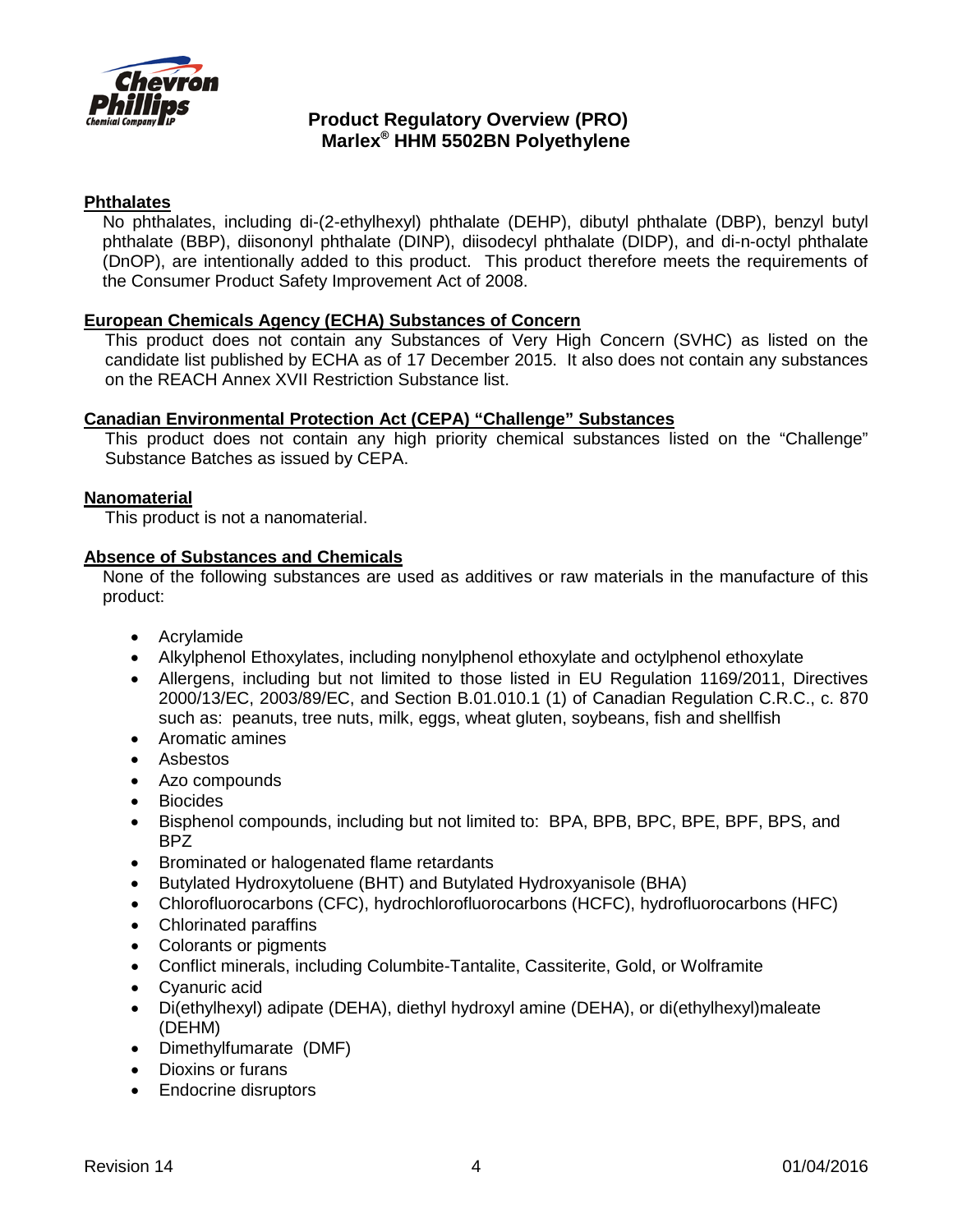

- Epoxy derivatives listed in EU Directives 2002/16/EC and 1895/2005
- Epoxidised Soybean Oil
- Formaldehyde
- Fungicides, preservatives or fumigants
- Genetically-modified organisms (GMO)
- Materials derived from plants
- Melamine
- Methyl bromide
- Natural rubber latex, dry natural rubber, or synthetic latex
- Nonyl phenol
- Organotin compounds
- Ozone-depleting chemicals
- Perfluoroctanoic acid (PFOA) or perfluoroctane sulfonate (PFOS)
- Pesticides and fungicides
- Photoinitiators, including: benzophenone, hydroxybenzophenone, and 4 methylbenzophenone, and Isopropylthioxanthone (ITX)
- Plasticizers
- Polyaromatic Hydrocarbons (PAHs)
- Polybrominated Diphenyl Ethers (PBDEs) included: decaBDE, octaBDE, and pentaBDE
- **Polycarbonates**
- Polychlorinated and Polybrominated Biphenyls (PCBs and PBBs)
- Polychlorinated and Polybrominated Terphenyls (PCTs and PBTs)
- Radioactive Substances
- Recycled materials
- **Silicone**
- Sulfonamides
- Triclosan (2,4,4'-trichloro-2'-hydroxydiphenylether)
- Tris-Nonylphenol Phosphite
- Vinyl Chloride Monomer (VCM) and Polyvinyl Chloride (PVC) or copolymers

It is the responsibility of the customer to check compliance of the final articles with the relevant legislative and *applicable regulatory requirements including their restrictions.*

Disclaimer: *Before using this product, the user is advised and cautioned to make its own determination and assessment of the safety and suitability of the product for the specific use in question and is further advised against relying on the information contained herein as it may relate to any specific use or application. It is the ultimate responsibility of the user to ensure that the product is suited and the information is applicable to the user's specific application. Chevron Phillips Chemical Company LP and Saudi Polymers Company (SPCo), do not make, and expressly disclaim, all warranties, including warranties of merchantability or fitness for a particular purpose, regardless of whether oral or written, express or implied, or allegedly arising from any usage of any trade or from any course of dealing in connection with the use of the information contained herein or the product itself. The user expressly assumes all risk and liability, whether based in contract, tort or otherwise, in connection with the use of the information contained herein or the product itself. Further, information contained herein is given without reference to any intellectual property issues, as well as federal, state or local laws which may be encountered in the use thereof. Such questions should be investigated by the user.*